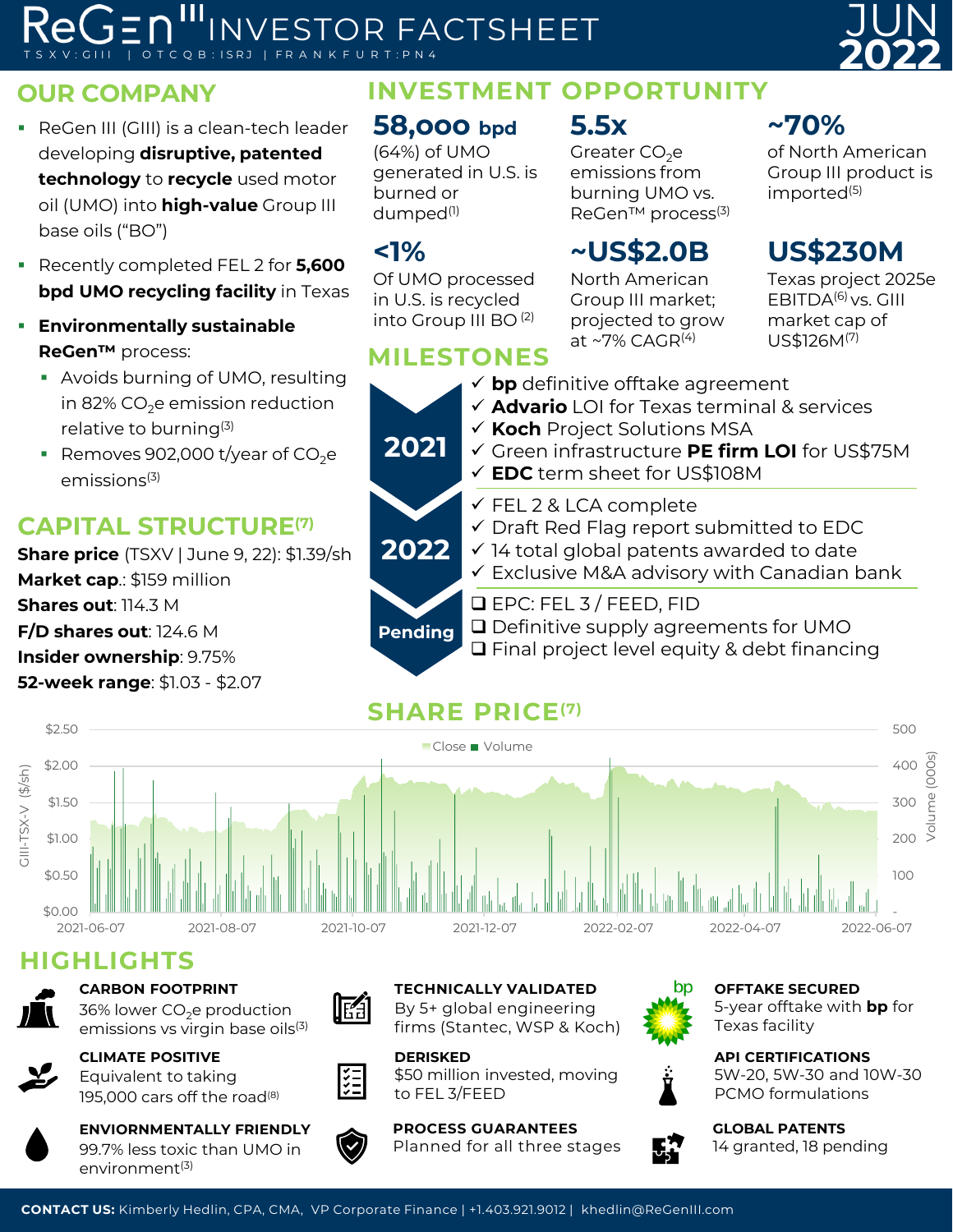# **<sup>2022</sup> ReGen III:** INVESTOR FACTSHEET O T C Q B : ISRJ | FR A N K F U R T





## **COMPETITIVE ADVANTAGES**

- Our ReGen™ process **produces high-grade Group II+/III base oils**, currently priced at ~**US\$260/bbl**(9), 2-3x WTI
- Global supply of regenerated Group II+ and Group III base oils is negligible, despite **increasing demand** for sustainable products, higher performance lubricants, and higher quality base oils
- **ReGen III's disruptive technology** expected to reduce costs and yield higher-quality / higher-value output relative to competitors
- Technological advantages expected to make it untenable for other re-refiners to compete on price or product
- Technology suitable for greenfield builds, retrofits and licensing; in discussions for additional locations globally, including North America, Europe, South America, Mexico, Singapore and Australia

### **TARGET LOCATIONS**

#### **WORLD-CLASS PARTNERS**



(1) Source: U.S. DOE, Used Oil Management and Beneficial Reuse. December 2020

(2) Source: Management estimates based on U.S. DOE, Used Oil Management and Beneficial Reuse. December 2020; Company reports

(3) Source: GHD Services Inc. (GHD) Greenhouse Gas Statement: ReGen III Report dated June 8, 2022, based on 5,600 bpd facility, relative to fully combusted UMO (4)Management estimates based on volume forecast of 20,400 bpd (Source: KE Petroleum Consulting; Labine Dionne Associates); Group III price of US\$6.25/USG (Source: 3 Jun 2022 edition of Argus Americas Base Oils); CAGR of 7%: Source: Lubes'N'Greases 2021-2022 Factbook

- (5) Management estimates based on domestic production of 6,300 bpd (Source: Lubes'N'Greases 2021-2022 Factbook); North American demand of 20,400 bpd (source: KE Petroleum Consulting; Labine Dionne Associates)
- (6) See forward looking statements
- (7) Source: Yahoo Finance, June 9, 2022
- (8) Source: BCUOMA Report to Director; EPA Greenhouse Gas Equivalencies Calculator
- (9) Source: 3 Jun 2022 edition of Argus Americas Base Oils